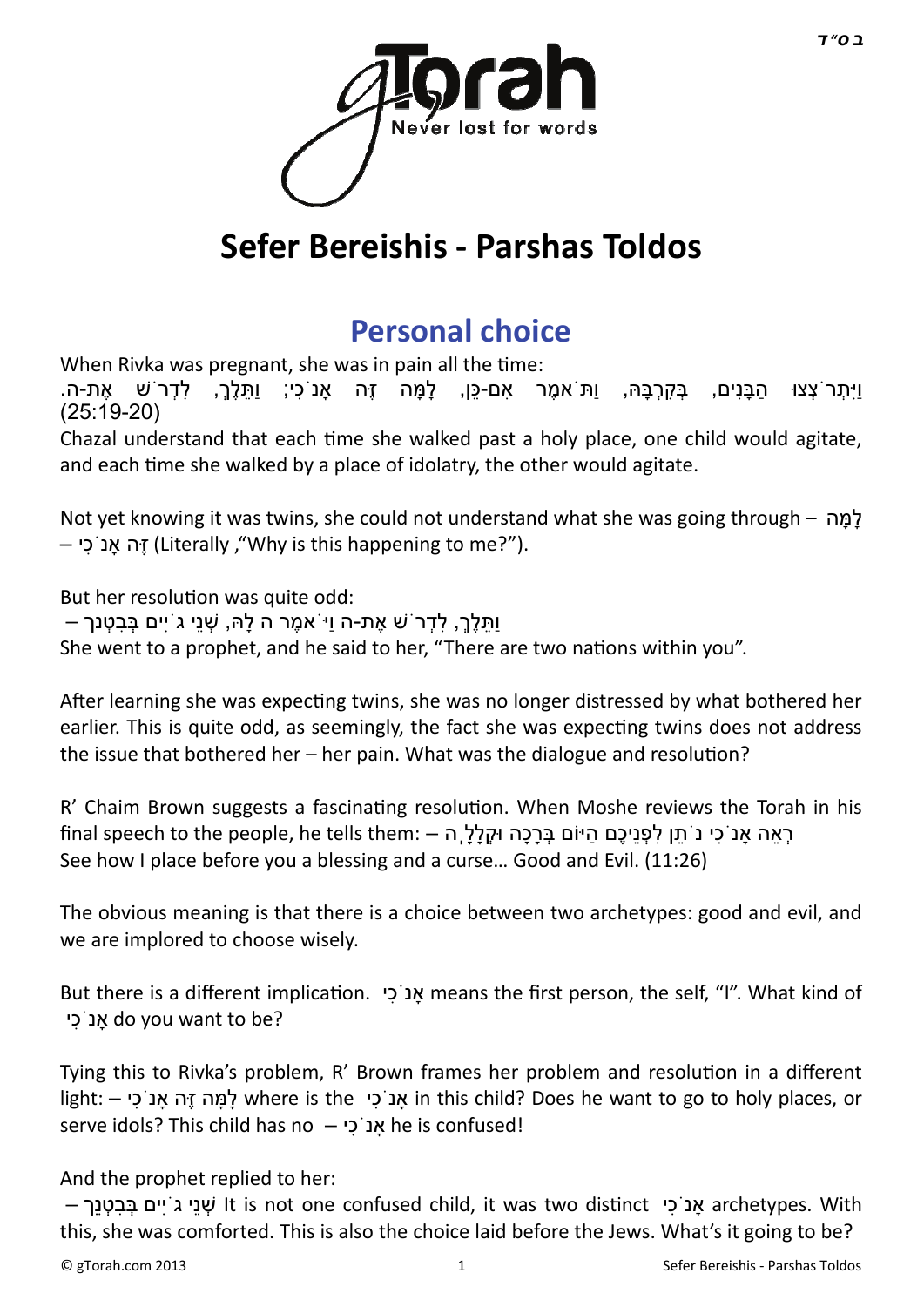#### **[Yitzchak's wells](http://gtorah.com/2011/11/22/yitzchaks-wells/)**

It is curious how the Torah discusses this at length, without it being clear at all what it is we are meant to learn from here, or what significance these events bore.

R' Ezra Hartman explains that this portion of the Torah tells us what our aspirations should be.

ּוַיָּשָׁב יִצְחָק וִיּחְפּ`ר אֶת-בָּאר`ת הַמִּים, אֲשֶׁר חַפְרוּ בִּימי אַבְרַהַם אביו, ויִסתְּמוּם פָּלֹשָׁתִּים, אַחֱרי מוֹת – אַבְרַהַם; וּיִּקְרָא לִהֶן, שַׁמּוֹת, כַּשַּׁמ<sup>ִ</sup>ת, אֲשֶׁר-קָרָא לָהֶן אָבִיו Yitzchak returned, and dug the wells that had been dug in the days of his father Avraham, that the Philistines had filled, after his father Avraham's death. He called them the names his father had called them.

The Torah tells us that if our ancestors are worth emulating, we absolutely should. An eye ought to be kept on heritage and tradition  $-$  Yitzchak pursued and reclaimed his fathers assets, and named them as his father did. But we should not aspire to be someone else, to fill their shoes, however large – we should aim higher, to exceed where our ancestors reached.

The Ramban and Kli Yakar discuss the details of the three wells that Yitzchak had excavated. The Ramban discusses how the three wells are veiled references to the three Temples, the Batei Mikdash.

וַיָּרִיבוּ רֹעֵי גְרָר, עִם-רֹעֵי יִצְחָק לֵאמ<sup>ֹ</sup> ר–לָנוּ הַמָּיִם; וַיִּקְרָא שֵׁם-הַבְּאֵר עֵשֶׂק, כִּי הִתְעַשְׂקוּ עִמּוֹ – And the shepherds of Gerar quarreled with Yitzchak's shepherds, saying, "The water is ours"; so he named the well Esek, because they had contended with him.

This is the first Beis HaMikdash. There is a strong parallel, in that the Torah emphasises two factions, that argued. The era of the first Beis HaMikdash was defined by two factions the kingdom of Israel against Judea, arguing over who deserved the monarchy.

וַיַּחְ פְּ רוּ בְּ אֵ ר אַחֶ רֶ ת, וַיָּרִ יבוּ גַּם-עָ ל ָ ֶיה; וַיִּקְ רָ א שְׁ מָ הּ, שִׂ טְ נָה – And they dug another well, and they fought about it too; so he named it Sitnah.

This is the second, which was defined by hatred between everyone. This is worse than the first. The Torah emphasises how the first was fought by the shepherds, which is a metaphor for the leaders, which is who fought for the first Temple. This time around, an unattached "they" just fought. No one in particular; a heavy hint to baseless hatred. Further, they failed to listen to the lesson of the first – – יהֶ ָ לָע- םַגּ יבוִּרָיַּו they fought about this one too.

וַיַּעְתֵּק מִשָּׁם, וַיַּחִפּ ׁר בְּאֵר אַחֱרֶת, וְלֹּא רָבוּ, עַלֵיהָ; וַיִּקְרָא – The third however had no such strife ּשְׁמָהּ, רְחֹ בוֹת, וַיּ אמֶר כִּי-עַתָּה הִרְחִיב יְהוַה לָנוּ, וּפָרִינוּ בָאַרֶץ –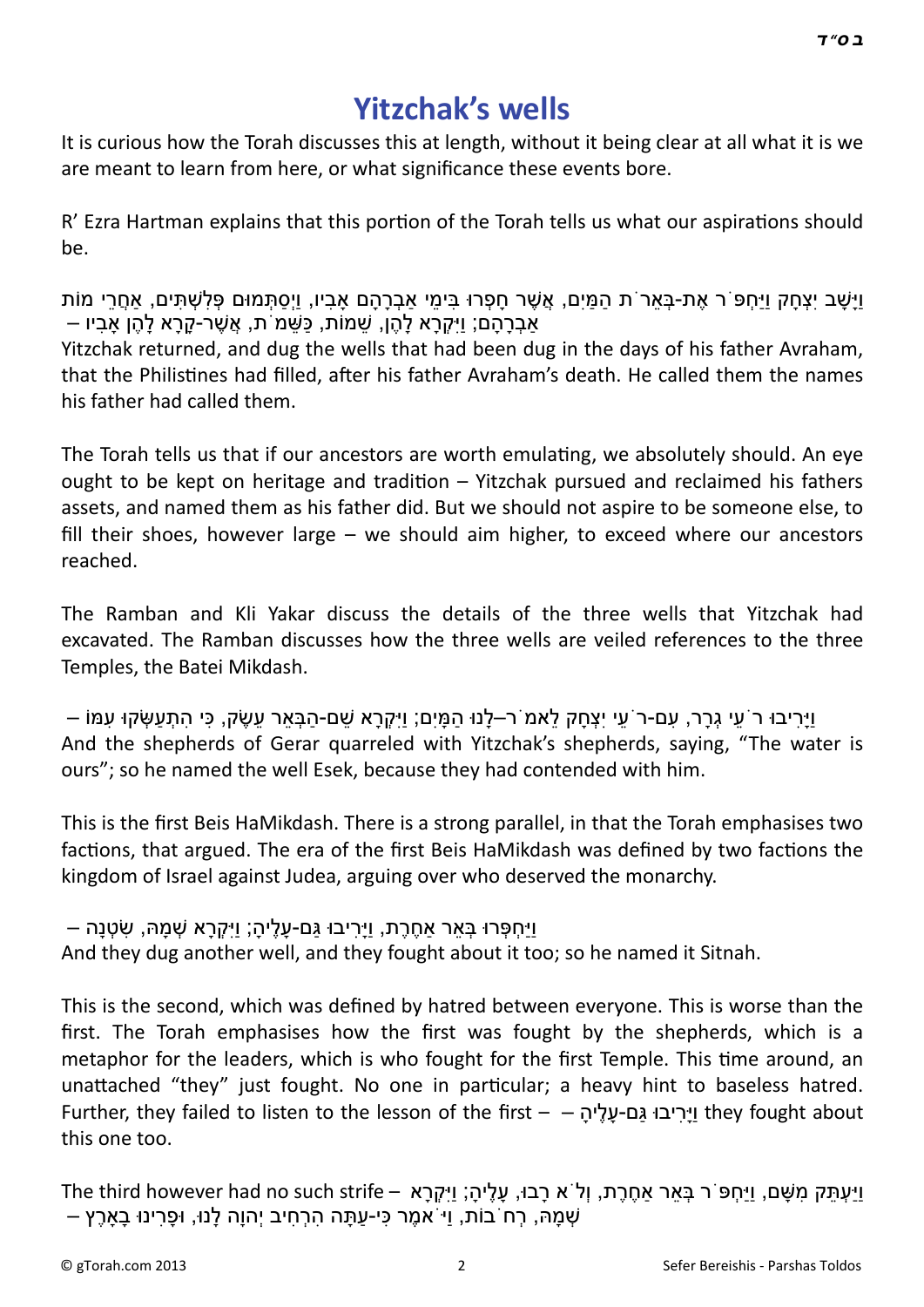He moved away from there, and dug another; they did not quarrel over it, so he named it Rechovos, and he said, "For now the Lord has expanded on our behalf, and we will be fruitful in the land."

The third is defined by peace. The word for peace is ,שלום from the root ,שלם whole. With peace, there is wholeness, harmony and space, and there is expansion. By learning these traits, we will see a third Temple that will stand forever.

#### **[Hidden Messages](http://gtorah.com/2010/11/04/hidden-messages/)**

When Yakov hatched his scheme to secure his fathers's blessings, he is questioned by his father, and Yakov, under the guise of Esau, placates him:

ֿוַיֹּ אמֶר יַעֲקֹ ב אֶל אַבִיו אַנֹ כִי עֵשָׂו בְּכֹ רֶךָ עָשִׂיתִי כַּאֲשֶׁר דִּבַּרְתָּ אֵלָי קוּם נָא שְׁבָה וְאַכְלָה מִצֵידִי בַּעֲבוּר תִּ בַרְכְנֵּי נַפְשָׁר

Yakov said to his father, "I am, Esau your firstborn. I have done as you have said to me. Please rise, sit down and eat of my game, so that your soul will bless me." (27:19)

When this story is taught, particularly to youngsters, they learn that when Yakov said "I am, Esau your firstborn", he did not lie; he did not claim to be Esau. Yakov paused after he said "I am", and then simply affirmed that עשוwas his firstborn son.

But what about the rest of what he said  $-$  "I have done as you have spoken to me,"? This just seems an outright lie!

Rashi addresses the issue and states that Yakov could simply have been referencing an earlier instruction that he had carried out.

The Od Yosef Chai expounds on this; the Avos taught their sons the principles of the Torah, father to son, Avraham to Yitzchak, Yitzchak to Yakov, Yakov to the Shevatim. Certainly the instructions they received included the mitzva of honouring ones parents, which requires carrying out instructions and fulfilling their will.

We find in the build up to this incident that Rivka instructs Yakov to take the food to his father, and thus receive the blessings. He did as his mother had instructed because his father had raised him to do so. This is the meaning of "I have done as you instructed"  $-$  to listen to my parents.

And that was certainly no lie!

#### **[On Antagonists](http://gtorah.com/2010/05/23/dvar-torah-enemies-and-haters/)**

Avraham is blessed by Hashem after the Akeida:

כִּי בָרֵךְ אֲבָרֶכְךָ וְהַרְבָּה אַרְבֶּה אֶת זַרְעֲךָ כְּכוֹכְבֵי הַשָּׁמַיִם וְכַחוֹל אֲשֶׁר עַל שְׂפַת הַיָּם וְיִרַשׁ זַרְעֵךָ אֵת שַׁ עַ ר אֹיְבָ יו –

I will bless you, and I will greatly multiply your descendants, like the stars of the heavens, and like the sand on the seashore; and your descendants will inherit the cities of their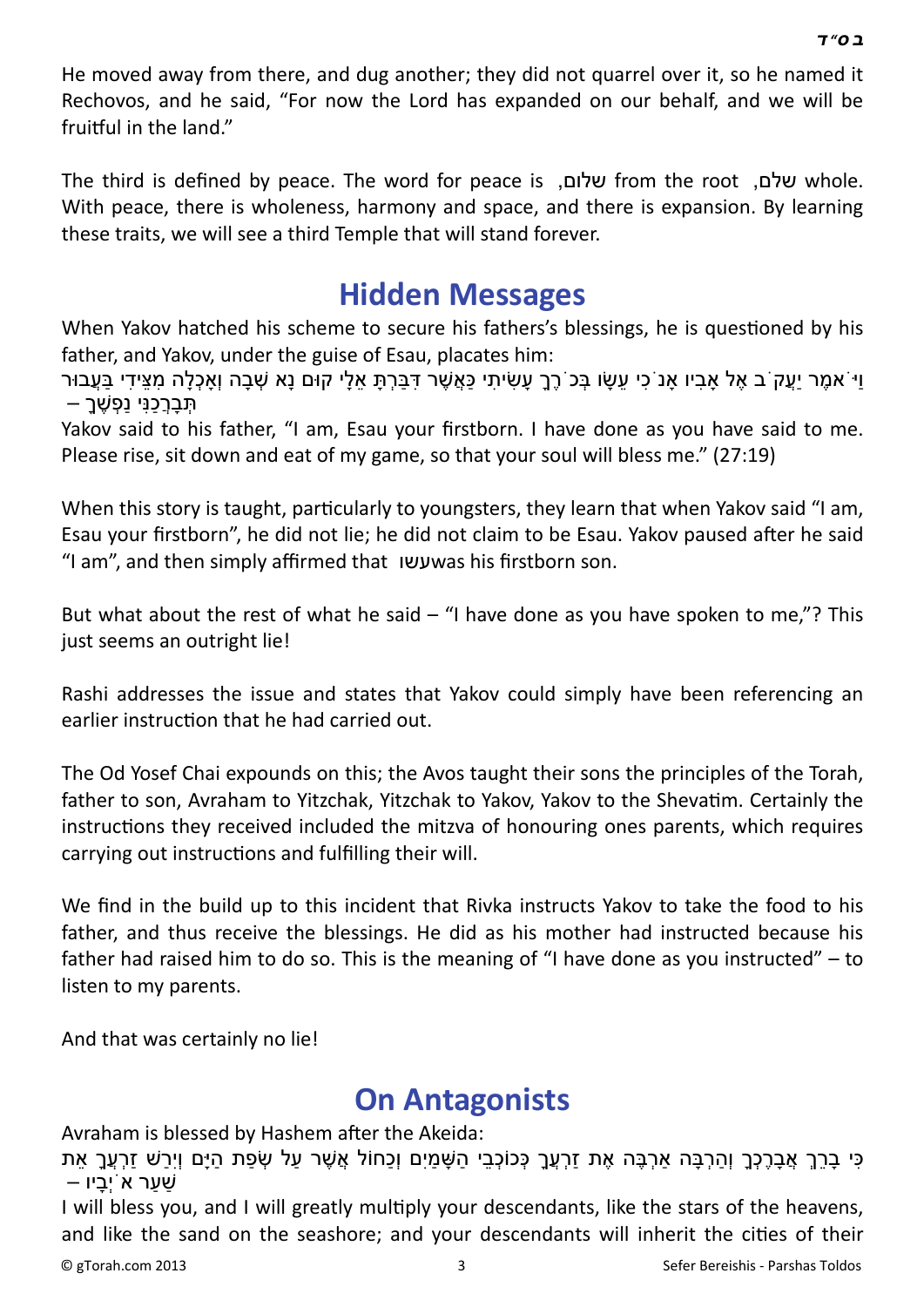enemies. (22:17)

Years later, Lavan blesses Rivka as she leaves to marry Yitzchak:

וַיְבַרֶכוּ אֶת רַבְקָה וִי ֹאמְרוּ לִהְ אֶח´תִנוּ אֹתָ הֶיי לְאַלְפִי רְבַבָה וְיִירֹשׁ זַרְעָךָ אִת שַׁעַר שֹׂנְאִיו – And they blessed Rebecca and said to her, "Our sister, may you become thousands of myriads, and may your seed inherit the cities of those who hate you." (24:60)

Rashi notes that Lavan is quoting the blessing received by Avraham, that she'd "inherit the cities" of her antagonists.

But the quote is not identical. What is the difference between – יוֹבְרִיא enemies and א – those who hate you?

R' Yehoshua Hartman points to where the two are used in conjunction to note the difference.

ּ וַיְהִי בַּנָס´ע הַארֹן וַיֹּאמֶר מ´שֶׁה קוּמַה ה' וְיַפָּצוּ אֹ יָבֶיךָ וְיַנָסוּ מִשׂנָאֵיךָ מִפָּנֵיךָ – So it was, whenever the Ark set out, Moses would say, "Arise, Lord, may Your enemies be scattered and may those who hate You flee from You."

Rashi says that וינסו משנאיך is enemies who are assembled for battle, and that וינסו משנאיך pursuers.

There is a disƟncƟon between an enemy and a pursuer. The word אויב is is similar in root to the word – אוהב to love. Both verbs are a result of closeness. A שונא however, is someone whose hatred transcends proximity, and will pursue.

Eisav is referred to as ,ישאל שונא and Yishmael is referred to as ,ישראל אויב and circumstances on the ground reflect this  $-$  if a Jewish State had been set up in Uganda, there would be no problems with the Palestinians and neighbours, inheritors of the mantle of Yishmael – the situation is a result of being together. Conversely, the Nazis had little to do with Jews worldwide, and yet their extermination campaign spanned the globe; truly the definition of רודף.

But how does this insight correlate to the different terminology Rivka and Avraham were blessed with?

R' Hartman explains that at Mt. Moriah, the blessing was to Avraham, for Yitzchak, regarding his Yishmael – the ,אויב therefore the pasuk says .יו ָבְיֹא רַע ַשׁ In contrast, Rivka received a bracha that was for Yakov, regarding Esav, and Esav is a ,שונא and therefore the שער שׂׂנאִיו. says שׁ

### **[Why did G-d "relent" to Isaac and Rivka's prayers?](http://gtorah.com/2009/11/15/why-did-g-d-relent-to-isaac-and-rivkas-prayers/)**

When it was clear that they would be unable to have children, Isaac and Rivka prayed, and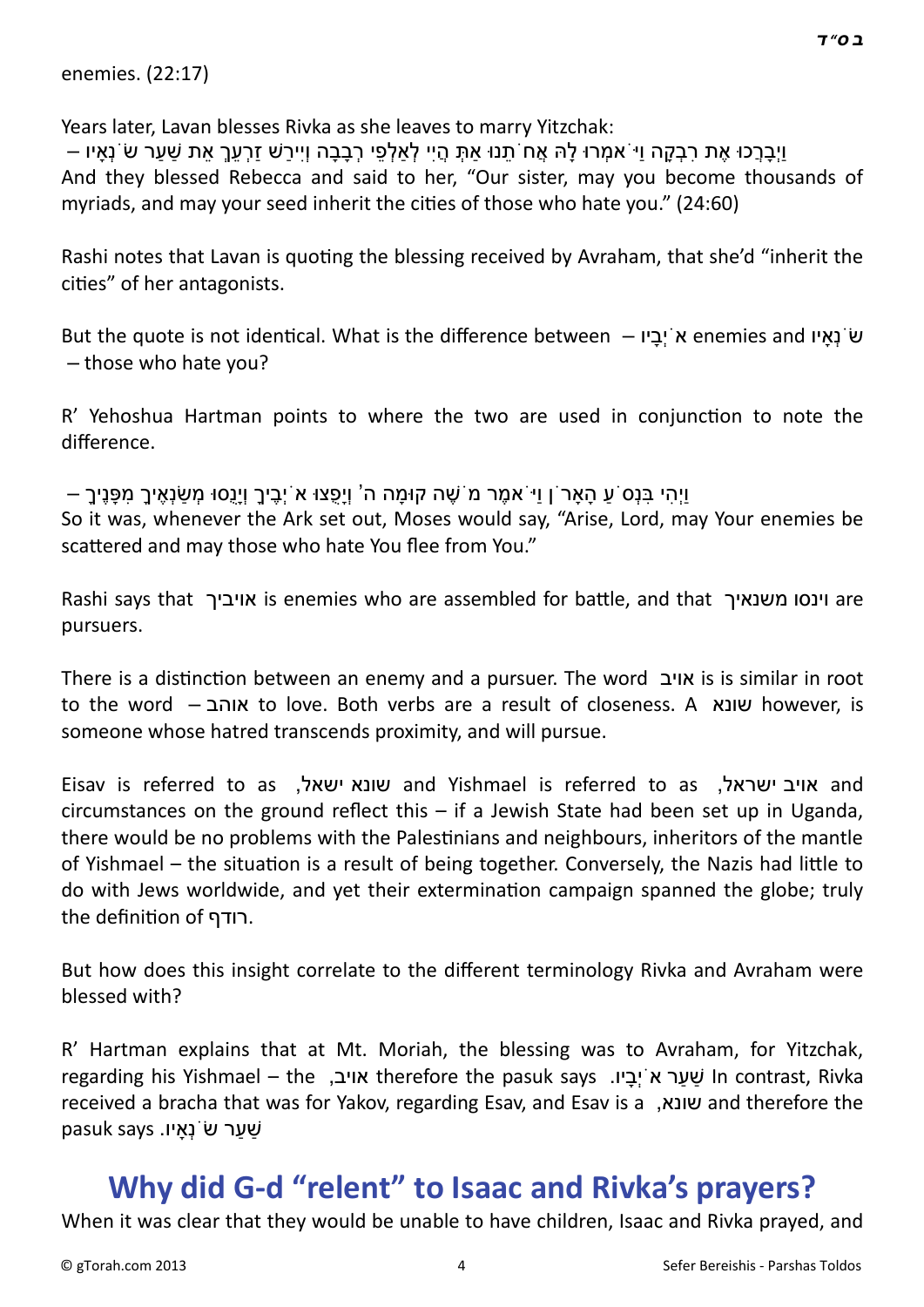the Torah says:

וַיֵּעְתַּר יִצְחַק לִיהוַה לְנֹכַח אִשָׁתּוֹ, כִּי עֵקְרַה הו וִיּעַתֶר לוֹ ה "And Isaac entreated the Lord for his wife, because she was barren; and He relented to him". (21:25)

A gentleman once told R' Yosef Chaim Sonnenfeld a new take on this. Why does the Pasuk say Hashem "relented to him"? Does this not seem an odd way of saying that G-d heard and heeded his prayer?

The gentleman explained that there is a tradition that all the Patriarchs were meant to live until the age of 180. Yet Avraham died aged 175. Avraham was 99 when he circumcised himself, 100 at Isaac's birth, 137 at the Akeida, at which point Isaac was obviously 37. Isaac was 40 at his marriage, and 60 at the birth of Yaakov and Esau, making Avraham 160 at their birth. Esau first murdered aged 15, making Avraham 175. There is a Midrash that Avraham would live to see Yishmael repent (25:9), but die before Esau killed someone for the first time (25:30). If he died aged 175, where are the missing 5 years?

The gentleman said to R' Yosef Chaim Sonnenfeld that "ה לוֹ ר ֶת ָעֵיַּו "is the answer. There was never any doubt that Isaac would have children; his father had been promised "nations", through Isaac. Rivka would certainly be their mother as she was the one deemed worthy, as evidenced by the miracles Eliezer witnessed. It was just a matter of time then.

– ה לוֹ ר ֶת ָעֵיַּו G-d did not want to give them children just yet, but simply wanted them to wait a little longer so Avraham would not live to see his grandson become a murderer. But they begged so, He "relented".

When R' Yosef Chaim heard this, he added that this was certainly accurate, because the numerical value of ""חמש שנים – is 748 (686+36+26), the same Gematria as five years  $-748$ , which represents G-d relenting to their prayers to have children  $-$  at the expense of שנים חמש from Avraham Avinu's life.

R' Yosef Chaim notes that we say in Ashrei: — רְצוֹן-יְרָאיו יַעֲשֶׂה; וְאֶת-שַׁוְעַתָּם יִשְׁמַע, וְיוֹשִׁיעַם He will fulfill the desire of them that fear Him; He also will hear their cry, and will save them". Isn't this in the wrong order? Doesn't Hashem fulfill their desires to placate their cries? R' Yosef Chaim explains that prayer can change what is meant to happen. But people don't know what's best for them, and sometimes suffer as a consequence of getting what they desire. The pasuk teaches that Hashem will even repair this later cry of suffering that is their own doing.

#### **BenefiƟ[ng from Miracles](http://gtorah.com/2009/10/21/benefitting-from-miracles/)**

R' Chaim Brisker wonders how the jug of oil the Hasmoneans found in the Chanukah story was suitable for use beyond the first day. It wasn't natural olive oil after the first day  $-$  it was the product of miracle, and therefore not organic – and the commandment to light the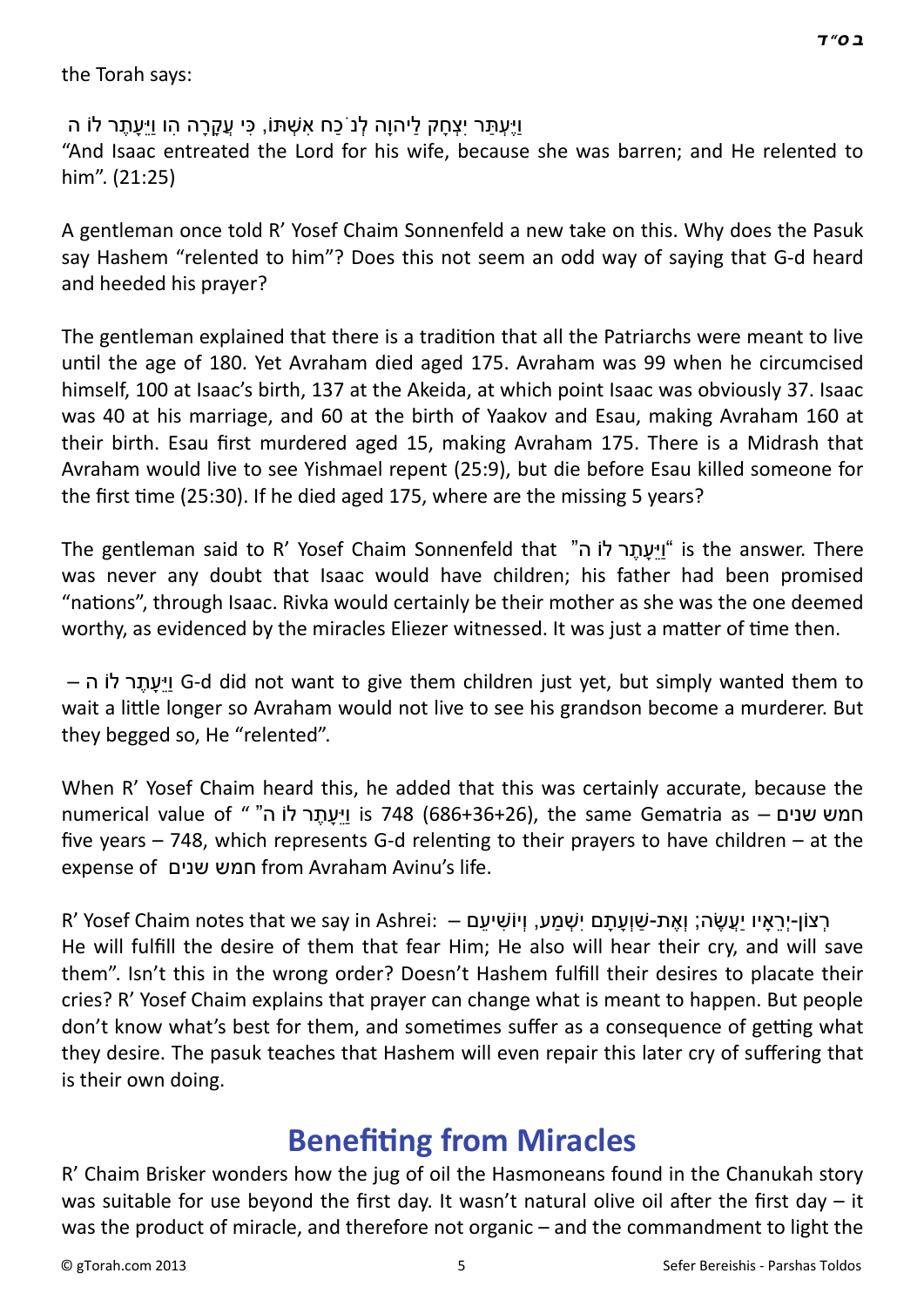Menorah was with natural olive oil specifically. It might have had the physical and chemical properties of olive oil, but the substance had not come from an olive!

What was the point of using it after the first day?

Secondly, the Gemara in Taanis 24 states that one ought not benefit from a miracle.

Examples of this may be found in the stories of rabbis of old in Europe who didn't have food, and when circumstance or luck provided something for them to eat, the Rabbi would refuse it on the grounds that it would detract from his Olam Habah.

At the construction of the Mishkan, in Shemos 35:27, the Torah describes how the princes, ,ם ִא ִשְׂנּ ַהbrought oil and spices aŌer the naƟon donated resources, but ם ִא ִשְׂנּ ַה is spelled without the letter. Pashi explains the oversight to mean that their intentions were good, but their actions were deficient, in that they underestimated the will of the Jewish people to donate materials for the construction of the Mishkan, and so their name was shortened here to teach us to act wholeheartedly.

R' Yonasan ben Uziel explains differently, reading Nesi'im as Neshaim, Aramaic for clouds. It was not the Nesi'im who provided the materials, but rather, clouds came to the princes with stones, oil and spices – from the sky!

R' Chaim Zevin asks R' Chaim Brisker's question; how could the princes use these for the Mishkan? They might have physically been olive oil/stones/spices, but again, they were unnatural. And then there is the prohibition of benefiting from miracles.

This can be answered by understanding how Noach left the Ark. וּתָּב<sup>ְיָ</sup>א אַלִיו הִיּוֹנָה לְעַת עֶרֶב, וְהִנֵּה עֵלָה-זִית טַרף בְּפִיהַ – The bird came back in the evening with an olive branch in its mouth. (8:11)

The Ramban explains that the olive branch was from Gan Eden – clearly, it is an actual place with actual things within it.

Knowing this, R' Tzvi Pesach Franck concludes that we can differentiate between certain kinds of miracles. The cases under discussion were not Yesh Me'ayin – something from nothing. These were Yesh MeYesh, manipulations of something that was somewhere else  $$ specifically, in Heaven! They were then moved to Earth. They were thus completely permissible, much like the Manna, which was not a new "thing", rather, it is what the angels grind to make their bread according to the Gemara in Yoma. Nothing new was created, which was what the prohibition in Taanis was referring to. That is to say that the miracle was not their creation, which one would be forbidden to benefit from according to Taanis 24, but rather, their miraculous manipulation to be somewhere else at the appropriate time.